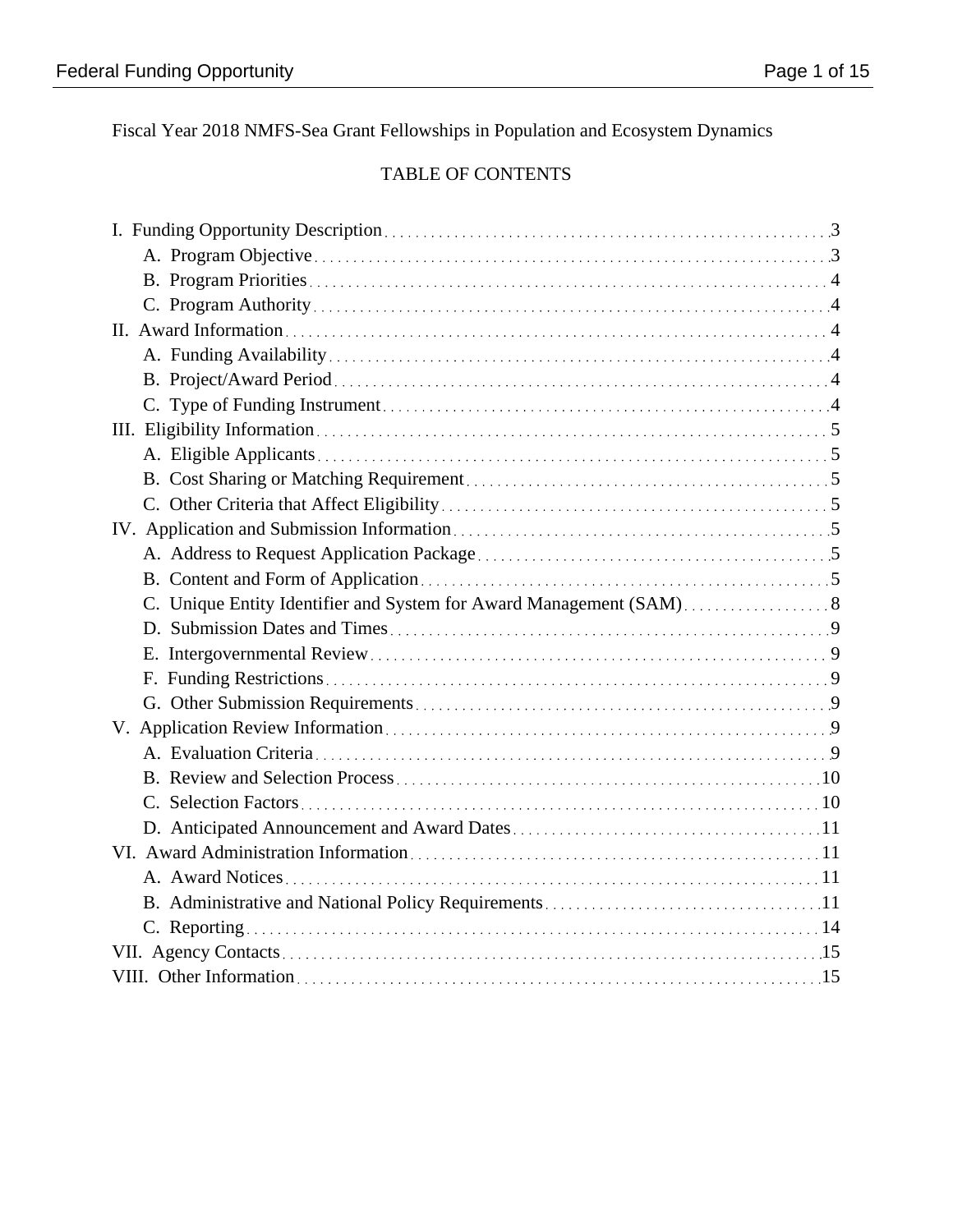# ANNOUNCEMENT OF FEDERAL FUNDING OPPORTUNITY

# EXECUTIVE SUMMARY

Federal Agency Name(s): Oceanic and Atmospheric Research (OAR), National Oceanic and Atmospheric Administration (NOAA), Department of Commerce

Funding Opportunity Title: Fiscal Year 2018 NMFS-Sea Grant Fellowships in Population and Ecosystem Dynamics

Announcement Type: Initial

Funding Opportunity Number: NOAA-OAR-SG-2018-2005442

Catalog of Federal Domestic Assistance (CFDA) Number: 11.417, Sea Grant Support

Dates: Applications are due to the State Sea Grant Program in your state by 5:00 PM, local time on January 26, 2018. If your state does not have a Sea Grant Program, please check Section VII, Agency Contacts located in the Full Funding Opportunity and the Program Locations tab on http://seagrant.noaa.gov to contact a Sea Grant program. The state Sea Grant Program must transmit the application via Grants.gov by 5:00 pm, Eastern Time February 23, 2018. A date and time receipt indication will be included and will be the basis of determining timeliness.

Please note: Validation or rejection of your application by Grants.gov may take up to 2 business days after submission. Please consider this process in developing your submission timeline.

Funding Opportunity Description: The Fellowship Program expects to award at least three new Ph.D. Fellowships in 2018 to students who are interested in careers related to marine ecosystem and population dynamics, with a focus on modeling and managing systems of living marine resources. The emphasis will be on the development and implementation of quantitative methods for assessing marine ecosystems, for assessing the status of fish, invertebrate, and other targeted species stocks and for assessing the status of marine mammals, seabirds, and other protected species.

Fellows will work on thesis problems of public interest and relevance to National Marine Fisheries Service (NMFS) under the guidance of NMFS mentors at participating NMFS Science Centers or Offices. The NMFS-Sea Grant Fellowship in Population and Ecosystem Dynamics meets NOAA's Healthy Oceans goal of "Marine fisheries, habitats, biodiversity sustained with healthy and productive ecosystems".

The expected annual award per Fellow will be \$46,000 (Federal plus matching funds), jointly funded by NOAA Fisheries and Sea Grant.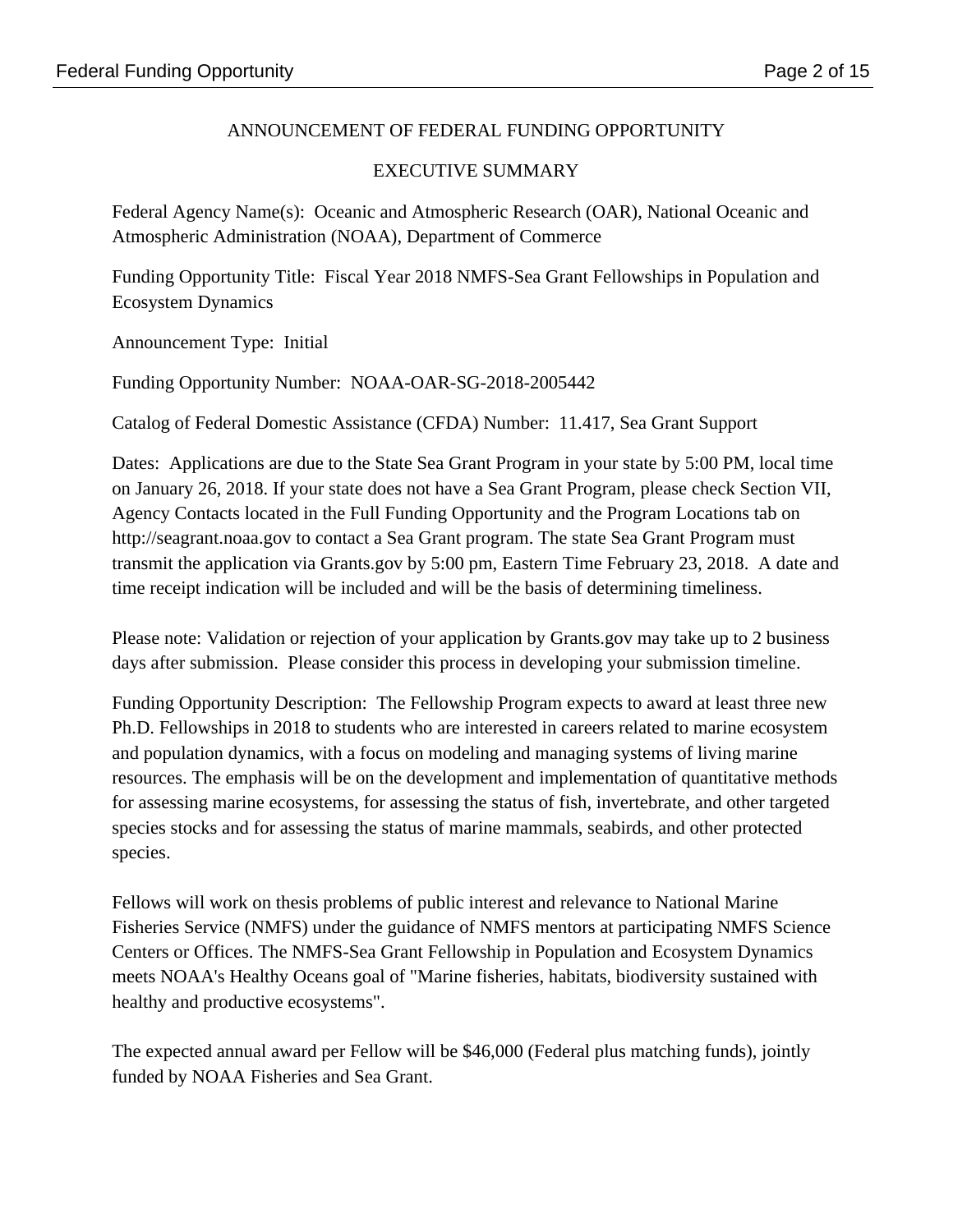### FULL ANNOUNCEMENT TEXT

#### I. Funding Opportunity Description

A. Program Objective

The National Sea Grant Office (NSGO) and the National Marine Fisheries Service (NMFS) support a Ph.D. Graduate Fellowship Program in Population and Ecosystem Dynamics. The intent of the Program is to award a limited number of Fellowships each year to students who are interested in careers related to population and ecosystem dynamics with applications to living marine resources. Candidate projects will focus on at least one of the following: 1) the population dynamics of living marine resources; 2) stock assessment methodologies; 3) marine ecosystem modeling; 4) integrated ecosystem assessments; and 5) ecosystem-based management of marine ecosystems.

This announcement is to solicit applications for Fellowships in Population and Ecosystem Dynamics. There is a parallel and similar announcement soliciting applications for Fellowships in Marine Resource Economics - NOAA-OAR-SG-2018-2005450.

The goals of the Program are to 1) encourage qualified applicants to pursue careers in population and ecosystem dynamics related to living marine resources; 2) increase available expertise related to quantitative ecology for systems of living marine resources; 3) foster closer relationships between academic scientists and NMFS; and 4) provide real-world experience to graduate students and accelerate their career development. The Fellowship covers both population and ecosystem dynamics to ensure support for Fellows who conduct research in support of assessments of living marine resource stocks as well as conduct broadly-scoped ecosystem assessments, implement ecosystem-based management, and evaluate system-level considerations of living marine resources. As both ecosystem and population dynamics rely heavily on quantitative marine ecology methods and skills, this announcement reflects that underlying commonality.

The Fellowships can provide support for up to three years for highly qualified graduate students working towards a Ph.D. in quantitative ecology, ecosystem ecology, population dynamics or related fields of study such as wildlife biology, fishery biology, natural resource management, marine biology, quantitative ecology applied mathematics, applied statistics, or simulation modeling, or study. Each Fellow will be required to work closely with an expert (mentor) from NMFS who may provide data for the Fellow's thesis, serve on the Fellow's committee, and host an annual summer internship at the participating NMFS facility. Mentors will be from participating NMFS Science Centers or Offices.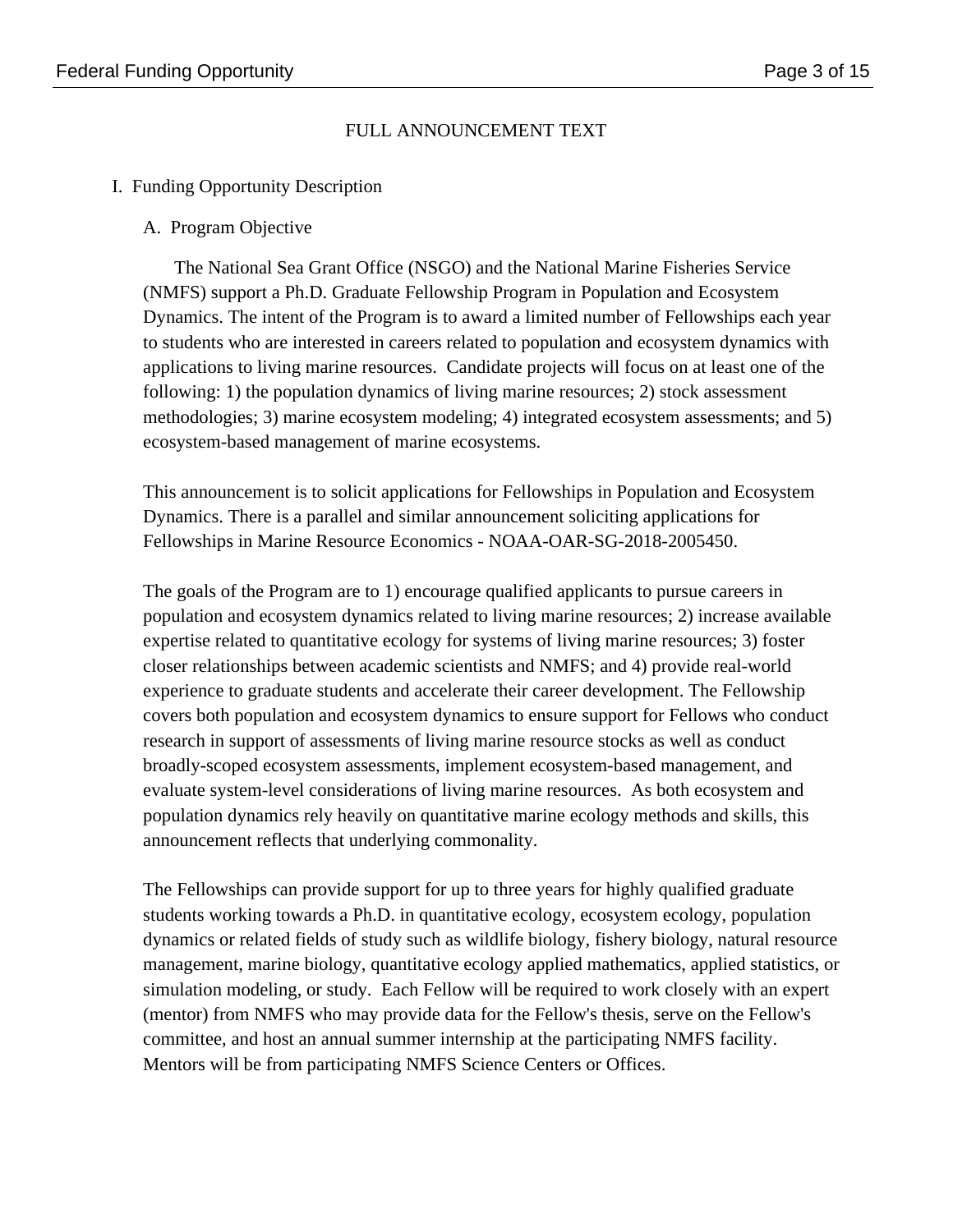#### B. Program Priorities

The National Sea Grant College Program (Sea Grant) is seeking applications for one of its Fellowship programs to fulfill its broad educational responsibilities, enhance workforce development, and to strengthen the collaboration between Sea Grant and the NOAA Marine Fisheries Service (NMFS). Fellows will work on thesis problems of public interest and relevance to NMFS and work with NMFS mentors at participating NMFS Science Centers or Offices. The program priorities for this opportunity support NOAA's Healthy Oceans goal of "Marine fisheries, habitats, biodiversity sustained with healthy and productive ecosystems".

### C. Program Authority

Authority for the Population and Ecosystem Dynamics Graduate Fellowship Program is provided by 33 U.S.C. 1127(a).

#### II. Award Information

### A. Funding Availability

The Graduate Fellowship Program expects to award at least three new PhD Fellowships each year to students who are interested in careers related to population and ecosystem dynamics of living marine resources and/or marine ecosystem dynamics.

The award for each Fellowship, contingent upon the availability of Federal funds, will be a multi-year cooperative agreement in an amount not to exceed \$38,333 in Federal funds per year. Matching funds of at least 20% of the total Federal request are required, as described in section III.B.

Continued support after the first year will be contingent upon the availability of Federal funds and satisfactory performance by the Fellow.

#### B. Project/Award Period

Award will commence August 1, 2018 and will provide support for up to three years, contingent upon the availability of Federal funds and satisfactory performance by the Fellow.

#### C. Type of Funding Instrument

The award will be a cooperative agreement because of substantial involvement by NMFS in mentoring and hosting successful applicants. This involvement may include serving for 10-20 days aboard a research or commercial vessel during a scientific survey or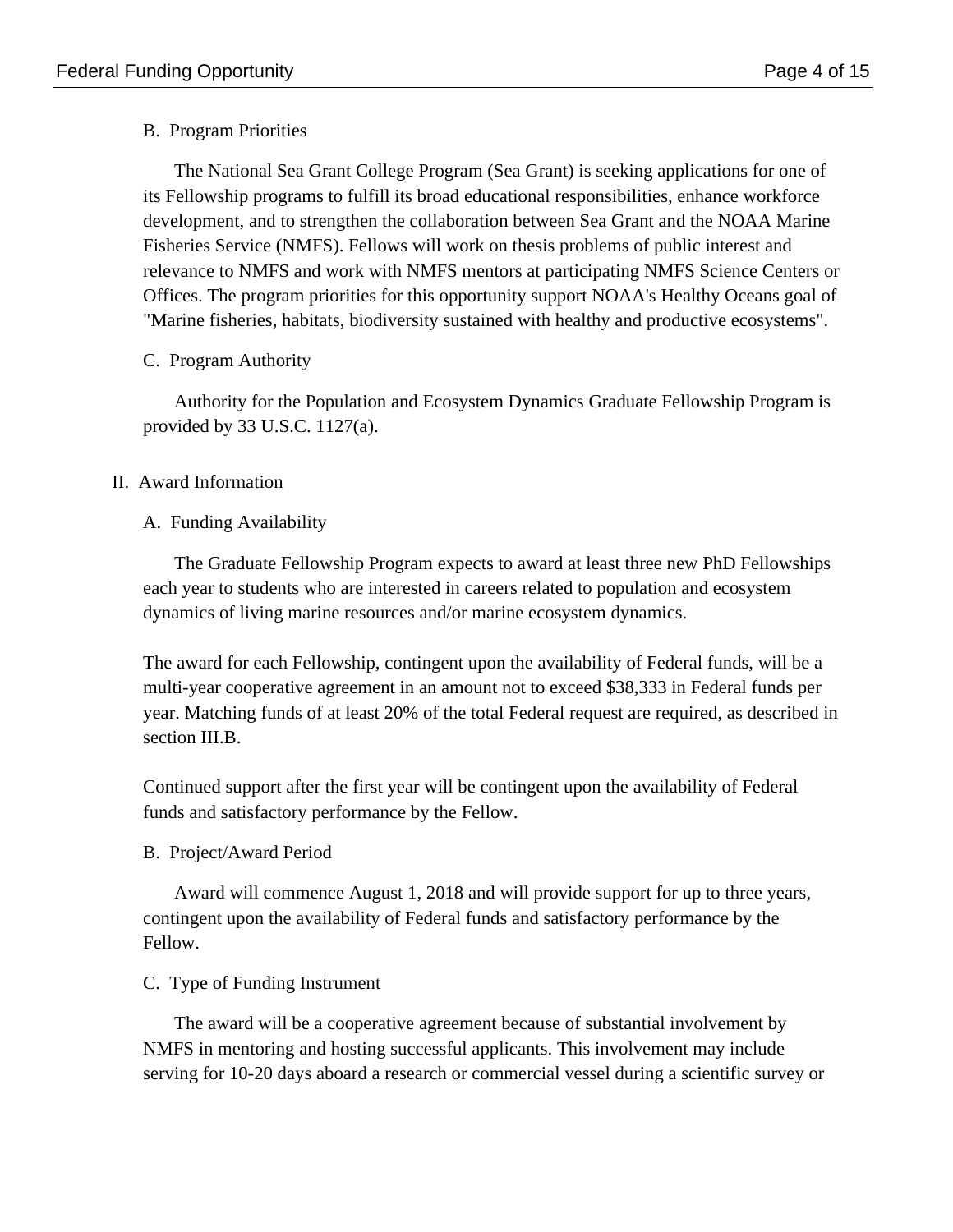experimental activity. Additionally, the Fellow may work on his/her thesis research or related activity at a participating NMFS facility. The Fellow's work will be overseen by a NMFS mentor who will provide advice and guidance.

### III. Eligibility Information

#### A. Eligible Applicants

Prospective Fellows must be United States citizens. At the time of application, prospective Population and Ecosystem Dynamics Fellows must be admitted to a PhD degree program in population dynamics, ecosystem dynamics, or a related field such as wildlife biology, fishery biology, natural resource management, marine biology, quantitative ecology, applied mathematics, applied statistics, or simulation modeling at an institution of higher education in the United States or its territories, or submit a signed letter from the institution indicating provisional acceptance to a PhD degree program conditional on obtaining financial support such as this Fellowship. Applications must come from Sea Grant programs and must be submitted through www.Grants.gov.

B. Cost Sharing or Matching Requirement

Each application must propose matching funds equal to at least 20 percent of the requested Federal funds each year. For example, if \$38,333 in Federal funds is requested (the maximum allowable annual request), matching funds must be at least \$7,667.

C. Other Criteria that Affect Eligibility

Not applicable.

#### IV. Application and Submission Information

#### A. Address to Request Application Package

Application information may be found on Grants.gov, at

http://www.grants.gov/web/grants/search-grants.html by searching for Funding Opportunity number NOAA-OAR-SG-2018-2005442. It may also be obtained from the Sea Grant College Program Directors. Contact information for the Sea Grant College Program Directors may be found by selecting Program Locations on the national Sea Grant website at http://seagrant.noaa.gov or may be obtained from the Agency contact listed in Section VII.

B. Content and Form of Application

Applications must adhere to the provisions under "Required Elements" below. Failure to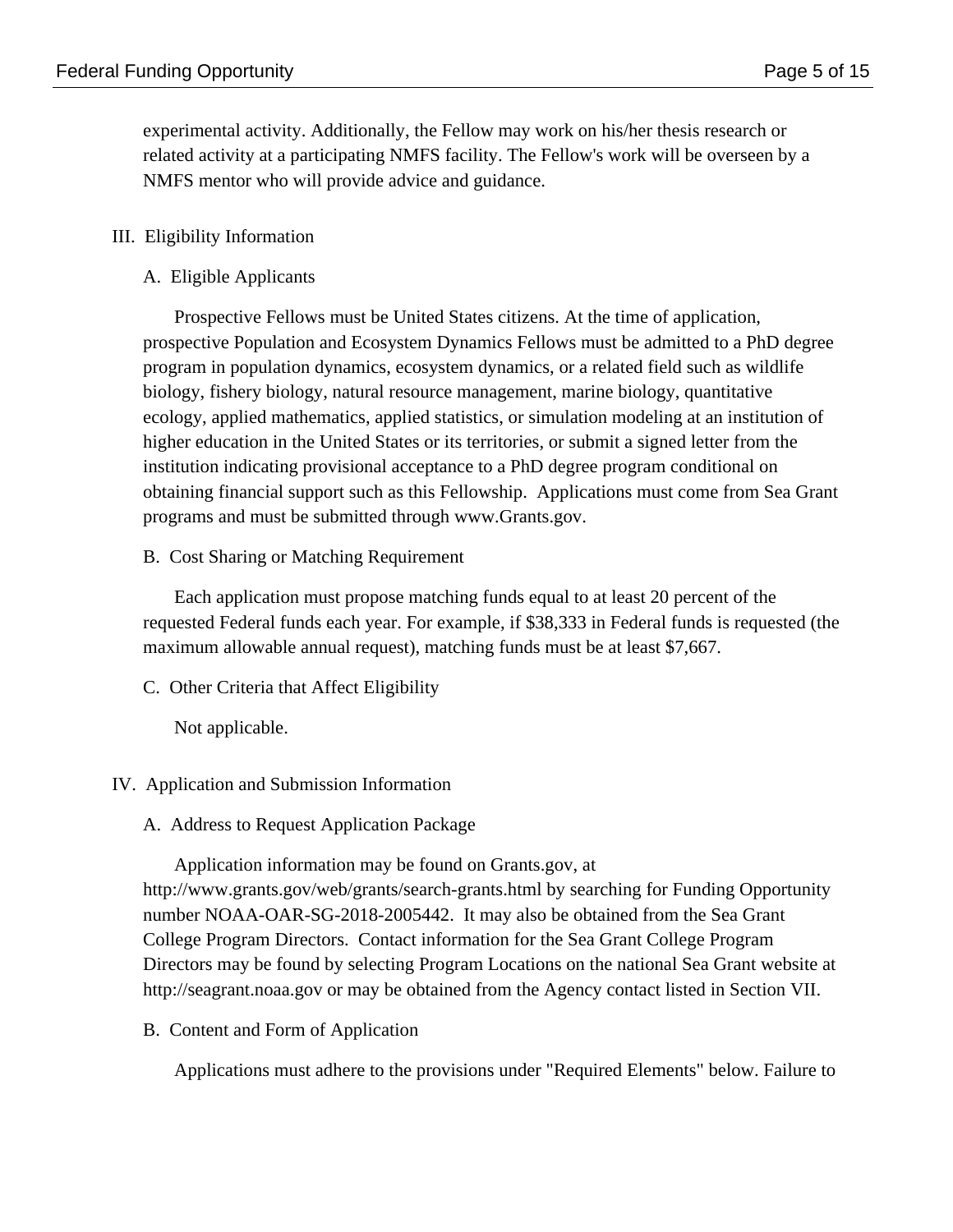follow these requirements will result in applications being rejected without review.

Application Required Elements

Applications must include the following fourteen elements:

1. Signed title page: The title page must identify the prospective Fellow, be signed by the faculty advisor and the institutional representative, and provide complete contact information. The proposal title should include "NMFS/Sea Grant Population and Ecosystem Dynamics Graduate Fellowship (full name of student)" as a prefix. The total amount of Federal and matching funds being requested for each project year must be listed.

2. Project summary: The project summary should concisely describe the activity being proposed and the impact that would result from its successful completion. Applicants must use the Sea Grant Project Summary Short Form 90-2 (OMB Control No. 0648-0362), available at http://seagrant.noaa.gov/insideseagrant/Forms-and-Templates When filling out the form, please follow the below instructions for indicated sections:

a. Title: Use the exact title as it appears in the rest of the application.

b. Investigators: List name and affiliation of the prospective Fellow's faculty advisor/major professor as the Principal Investigator. List the prospective Fellow, and any other investigators who will significantly contribute to the project, as co-PIs.

c. Funding request for each year of the Fellowship, including matching funds.

d. Project period: Start and completion dates. Applications for FY 2018 should request a start date of August 1, 2018 and an end date of no later than July 31, 2021.

3. Project proposal: The project proposal is intended to describe the proposed dissertation or the general intended area of study. It must be written by the prospective Fellow and include the following elements: a) A brief summary of the work to be completed; b) Rationale for the proposed activity; c) The scientific or technical objectives and/or hypotheses to be tested; d) Appropriate details on methodology; e) Relevance of results. The proposal itself must not exceed five (5) pages. References and figures do not count towards the five page limit. Format requirements for the project proposal are: 1) standard 8.5" x 11" page size; 2) 12 point, Times New Roman font for main text (10-point font may be used for references, footnotes, figure captions and text within figures); 3) 1" margins on all sides; 4) single spaced or greater line spacing.

4. Budget and budget justification: There should be a separate budget for each year as well as a cumulative budget for the entire period of the proposed Fellowship. The SF-424A must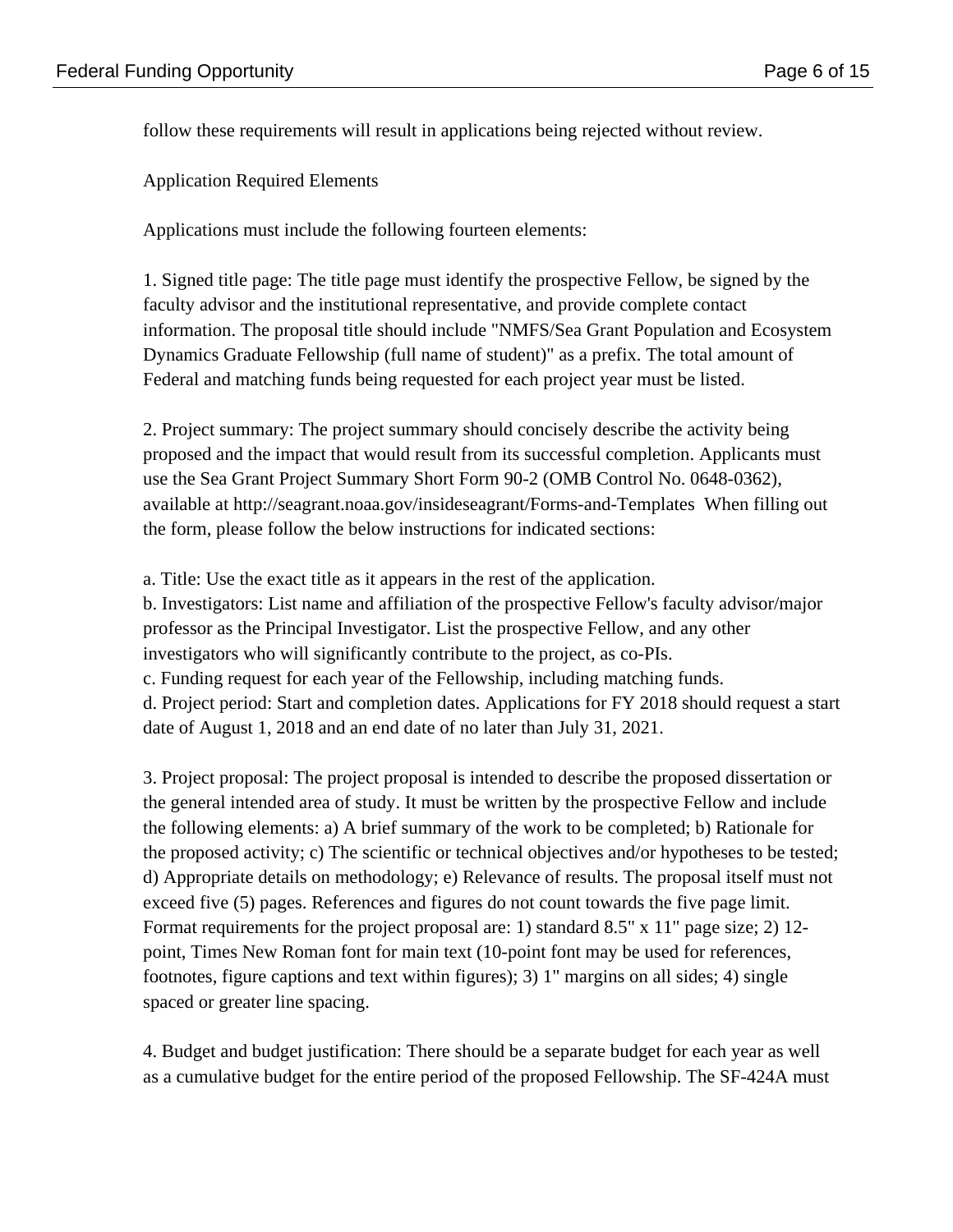be used to include annual and cumulative budget. The Sea Grant Budget Form 90-4 must also be used (OMB Control No. 0648-0362), available at

http://seagrant.noaa.gov/insideseagrant/Forms-and-Templates. Sub-contractors, if any, should have a separate budget page. Indirect costs are not allowable for either the Fellowship or for any costs associated with the Fellowship [15 CFR 917.11(e), Guidelines for Sea Grant Fellowships]. Matching funds equivalent to 20 percent of the requested Federal funds must be provided. Source of matching funds must be specified in the budget and may consist of up to one month's salary per year for the faculty adviser, waived tuition, equipment and supplies, and any other costs typically used as matching funds.

In addition to stipend and tuition for the applicant, the budget must include funds for travel to the annual Fellows Symposium and may include funds for equipment, supplies, and discretionary travel (see "Award Information" above).

5. Curriculum vitae of the student, the faculty advisor, and the NMFS mentor (2 page maximum per individual).

6. Signed letter of commitment from the prospective NMFS mentor. If more than one mentor is involved, please provide a letter of commitment from each individual. In addition to noting the NMFS staff member's commitment to serve as a mentor, the letter should briefly address the relevance of the research to NMFS.

7. Official transcripts or copies of all official undergraduate and graduate student transcripts. Sea Grant program must redact all Personally Identifiable Information (PII) in the application materials prior to final submission to grants.gov. PII that must be redacted from the application includes social security number, date of birth, and student identification number.

8. Summary of academic training in quantitative methods: Please provide a summary (max 5 sentences) of your academic training in quantitative methods, a listing of your top five classes, in quantitative methods already taken, and classes you intend to take over the spring 2018 semester. Class listings should include course name (though course number e.g., MA 551 can be excluded) and a short description of content covered in course (not to exceed 3 sentences per class.)

9. Education and career goal statement [not to exceed two (2) pages] from the student indicating the number of years for which Fellowship support is being sought and the student's interest in quantitative marine ecology, with a focus on one or more of the following: modeling and managing systems of living marine resources; development and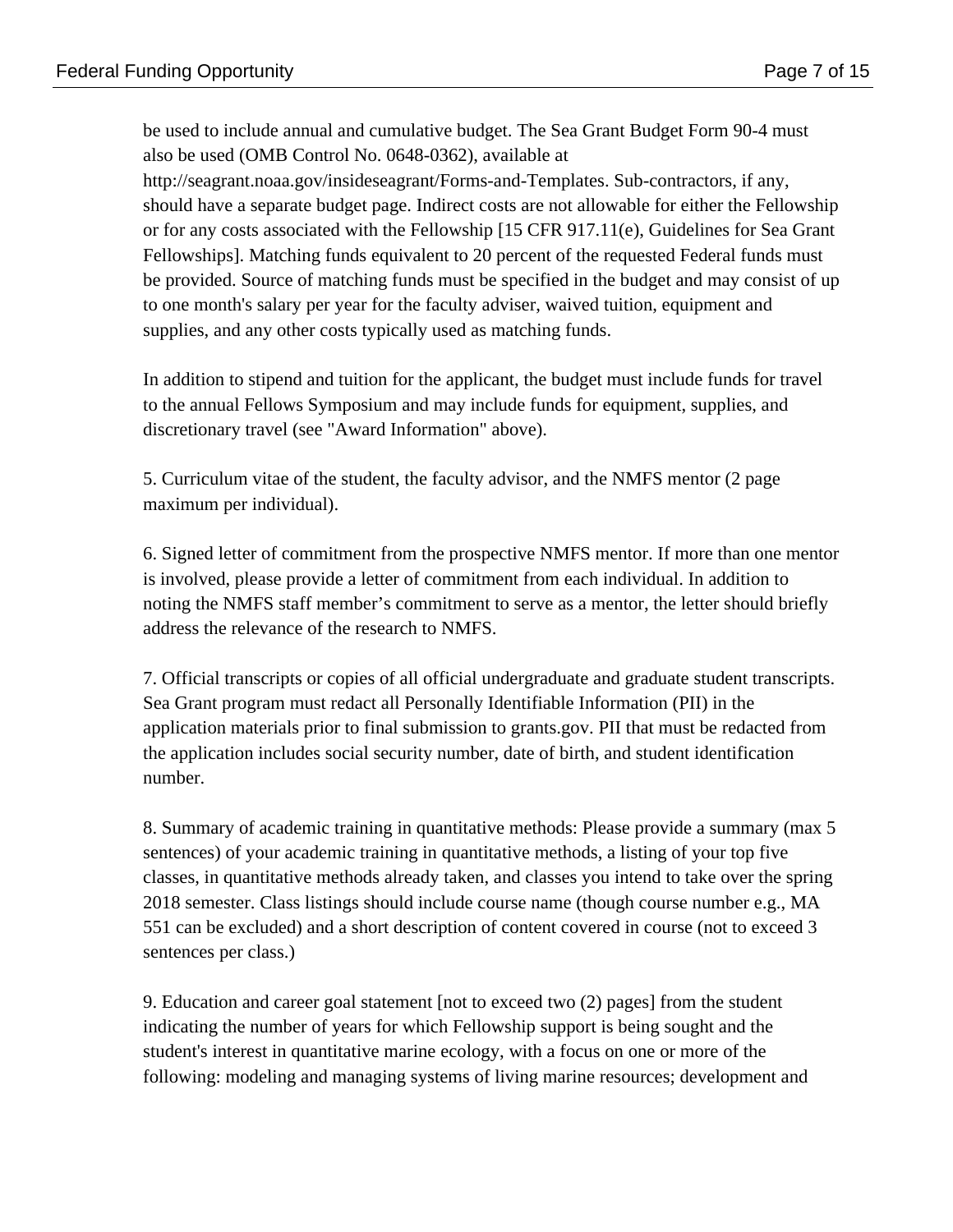implementation of quantitative methods for assessing marine ecosystems; ecosystem-based management; marine population dynamics; or the development and implementation of quantitative methods for assessing stock status of living marine resources. Format requirements for the education and career goal statement are: 1) standard 8.5" x 11" page size; 2) 12-point, Times New Roman font; 3) 1" margins on all sides; 4) single spaced or greater line spacing.

10. Three signed letters of recommendation, including one from the student's faculty advisor. Please note that the letter of commitment from the NMFS mentor does not count towards the three signed letters of recommendation. If the applicants want the proposed NMFS mentor to also provide a letter of recommendation it should be separate from the letter of commitment.

11. Proof of acceptance (or provisional acceptance), and enrollment in a graduate program in population dynamics, ecosystem dynamics, or related fields of study. For students who have not yet enrolled in the PhD program, the program's acceptance letter is adequate. For students who are already enrolled, a letter from the faculty advisor or university registrar's office is acceptable.

12. Data sharing plan not to exceed two (2) pages is required as an appendix. (See Section VI.C below for more information on a data sharing plan). If your project falls under a larger project for which your faculty advisor has already submitted a data sharing plan and you intend to follow the same plan, you may submit that plan for your data sharing plan requirement. If your research will not generate any environmental data, an acceptable data sharing plan is the sentence, "This project will not generate any environmental data."

13. An Abbreviated Environmental Questionnaire is required with each application. For questions not applicable to your research, please note N/A on the form. Applicants must use the questionnaire at: http://seagrant.noaa.gov/insideseagrant/Forms-and-Templates

14. Standard application forms: Standard application forms SF424, SF424A, SF424B, and CD511 are mandatory for a proposal application. They are available through Grants.gov.

C. Unique Entity Identifier and System for Award Management (SAM)

To enable the use of a universal identifier and to enhance the quality of information available to the public as required by the Federal Funding Accountability and Transparency Act, 31 U.S.C. 6101 note, to the extent applicable, any proposal awarded in response to this announcement will be required to use the System for Award Management (SAM), which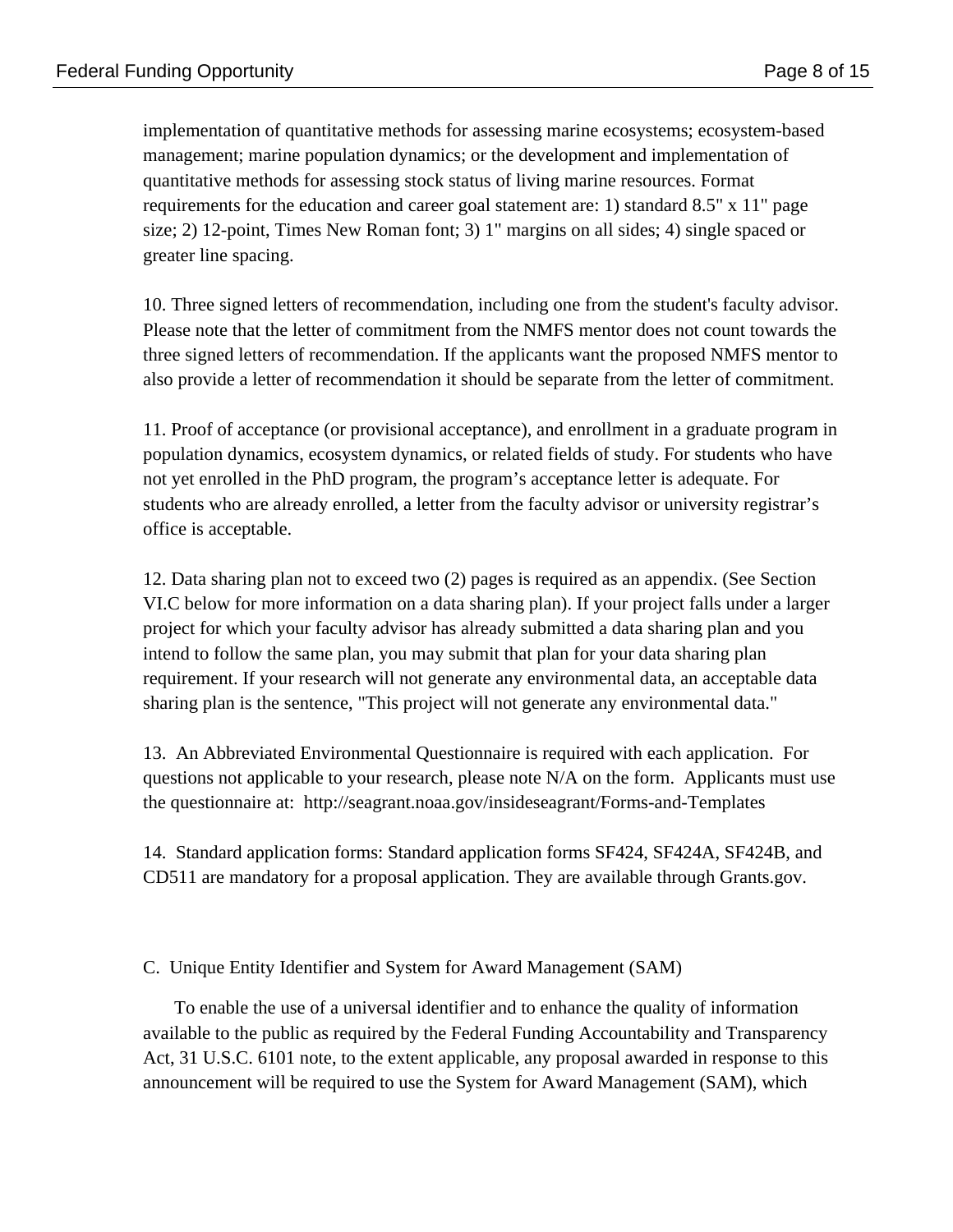may be accessed online at https://www.sam.gov/portal/public/SAM/. Applicants are also required to use the Dun and Bradstreet Universal Numbering System and will be subject to reporting requirements, as identified in OMB guidance published at 2 CFR Parts 25, 170 (2013), which may be accessed at https://www.ecfr.gov/cgi-bin/textidx?tpl=/ecfrbrowse/Title02/2cfr25\_main\_02.tpl

D. Submission Dates and Times

Applications are due to the State Sea Grant Program in your state by 5:00PM, local time, January 26, 2018. If your state does not have a Sea Grant Program, please check "VII. Agency Contacts" or select Program Locations on the national Sea Grant website at http://seagrant.noaa.gov to obtain program contact information.

The state Sea Grant Program must transmit the application via Grants.gov APPLY such that it is received by 5:00 pm, Eastern Time February 23, 2018 by the National Sea Grant Office (NSGO). A date and time receipt indication will be included and will be the basis of determining timeliness. Applications received after the deadline will not be reviewed.

E. Intergovernmental Review

Applications under this program are not subject to Executive Order 12372, Intergovernmental Review of Federal Programs.

#### F. Funding Restrictions

Indirect costs are not allowable for either the Fellowship or for any costs associated with the Fellowship including waived indirect costs as match (15 CFR 917.11(e), "Guidelines for Sea Grant Fellowships").

G. Other Submission Requirements

Applications must come from state Sea Grant programs and must be submitted through www.Grants.gov.

#### V. Application Review Information

#### A. Evaluation Criteria

The evaluation criteria and weighting of the criteria are as follows:

Academic record and statement of career goals of the student. For the NMFS-Sea Grant Fellowships in Population and Ecosystem Dynamics, the academic record is important,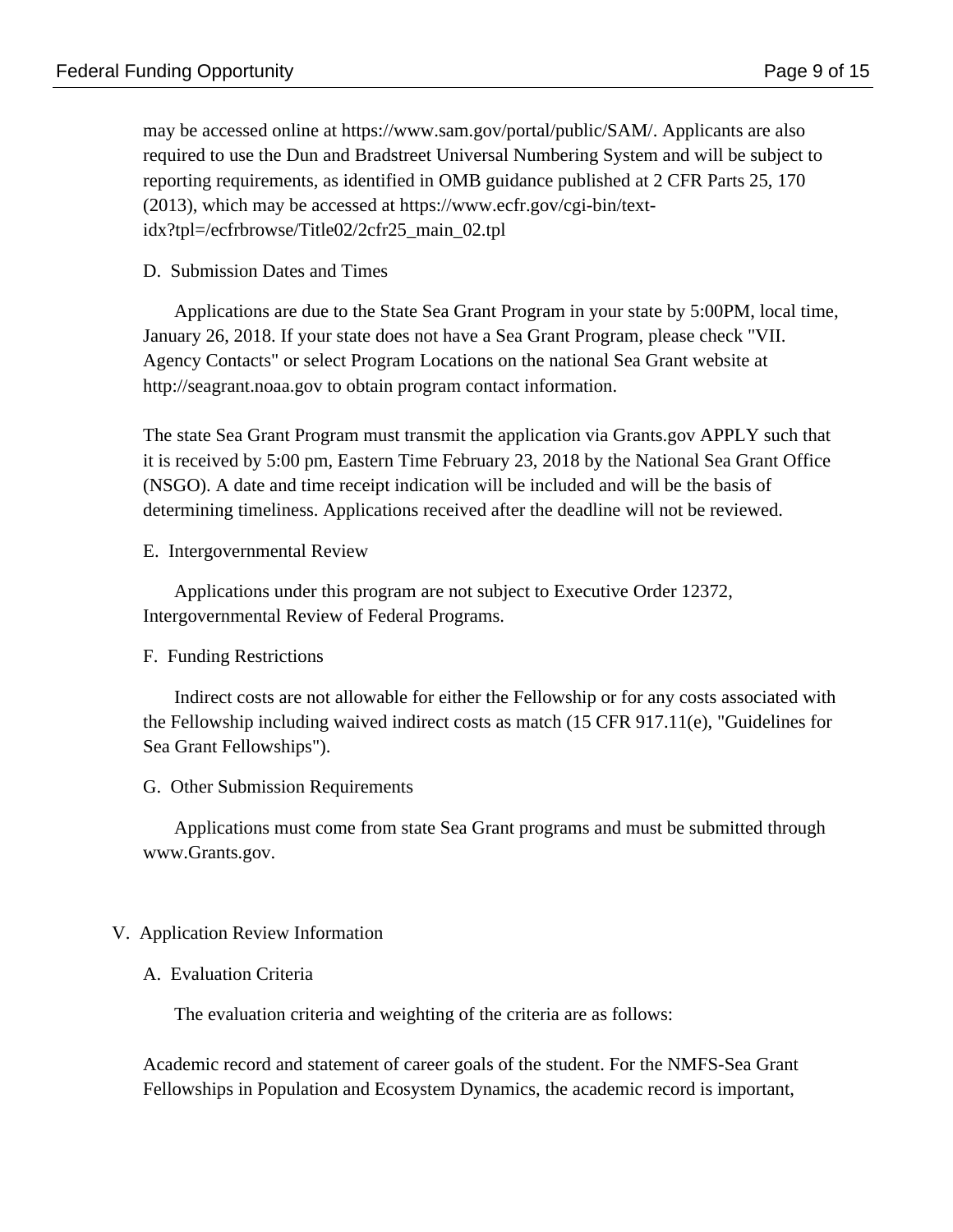especially evidence of quantitative coursework (30 percent), as is the statement of Education and Career goals (10 percent). (40 percent total)

Quality of project and applicability to program priorities. For the NMFS-Sea Grant Fellowships in Population and Ecosystem Dynamics, the Project Summary should provide evidence of important and innovative research and relate that research to relevant agency priorities. (30 percent)

Recommendations and/or endorsements of student. For the NMFS-Sea Fellowships in Population and Ecosystem Dynamics, the expertise of major professor and proposed NMFS mentor will be taken into account. (20 percent)

Additional relevant experience related to diversity of education; extra-curricular activities; honors and awards; and interpersonal, written, and oral communication skills. (10 percent)

Financial need of student. The NMFS-Sea Grant Joint Graduate Fellowship Program does not use this criterion. (0 percent)

B. Review and Selection Process

An initial administrative review is conducted to determine compliance with requirements and completeness of the application. Applications will be individually ranked in accordance with the above criteria and assigned scores by an independent review panel. Panel members will provide individual evaluations of applicants, and their ratings will be used to produce a rank order of the applications. The selecting official shall award in the rank order unless the application is justified to be selected out of rank order based upon any of the selection factors provided below. The selecting official shall make final recommendations for award to the Grants officer who is authorized to obligate the funds and execute the award.

C. Selection Factors

The Selecting Official shall award in the rank order unless the proposal is justified to be selected out of rank order based on any of the following factors:

- 1. Balance/Distribution of funds:
- a. Across academic disciplines
- b. By types of institutions
- c. Geographically
- 2. Availability of funds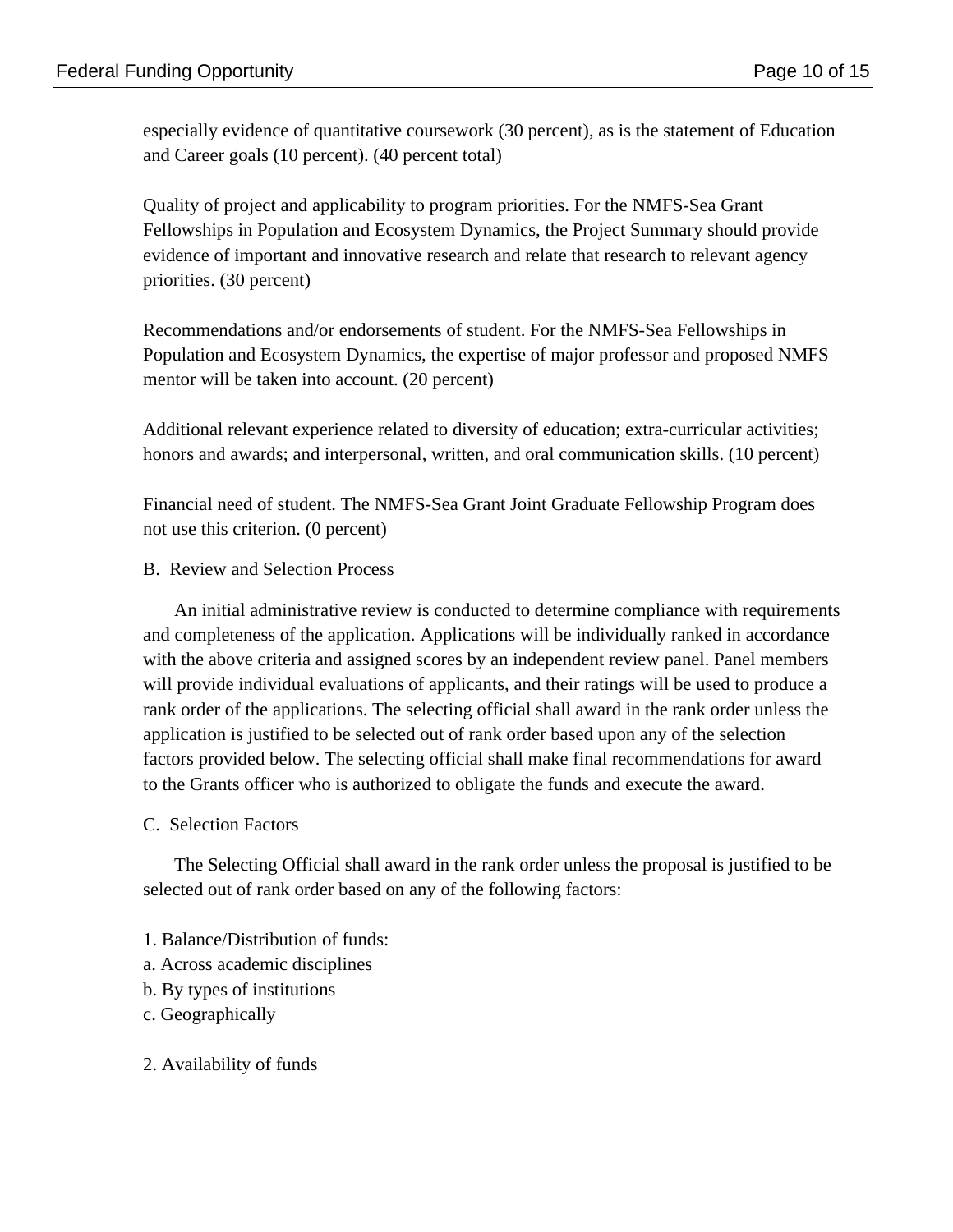# 3. Program-specific objectives

4. Degree in scientific area and type of degree sought

For Factor 3, program-specific objectives are listed in Section I.A. Program Objective, above.

### D. Anticipated Announcement and Award Dates

Subject to the availability of funds, funds are expected to be awarded by approximately August 1, 2018. This is the start date that should be used on the Application for Federal Assistance (Form 424).

### VI. Award Administration Information

### A. Award Notices

The notice of award is signed by the NOAA Grants Officer and is the authorizing document. The National Sea Grant Office (NSGO) will notify each unsuccessful applicant by informing the state Sea Grant Program Director through which the application was submitted in writing, via e-mail. The state Sea Grant Programs will, in turn, formally notify each unsuccessful applicant and forward the summary comments provided by the NSGO.

B. Administrative and National Policy Requirements

The portion of the award provided to each Fellow for salary (stipend), living expenses (per diem), tuition (unless waived), health insurance and other institution fees, will be determined and distributed by the institution in accordance with its guidelines. It is expected that each Fellow will attend the annual Fellows' Symposium and will make at least one visit per year to the mentor's NMFS facility.

DEPARTMENT OF COMMERCE PRE-AWARD NOTIFICATION REQUIREMENTS FOR GRANTS AND COOPERATIVE AGREEMENTS. The Department of Commerce Pre-Award Notification Requirements for Grants and Cooperative Agreements contained in the Federal Register notice of December 30, 2014 (79 FR 78390) are applicable to this solicitation and may be accessed online at http://www.gpo.gov/fdsys/pkg/FR-2014-12- 30/pdf/2014-30297.pdf.

UNIFORM ADMINISTRATIVE REQUIREMENTS, COST PRINCIPLES, AND AUDIT REQUIREMENTS. Through 2 C.F.R. § 1327.101, the Department of Commerce adopted Uniform Administrative Requirements, Cost Principles, and Audit Requirements for Federal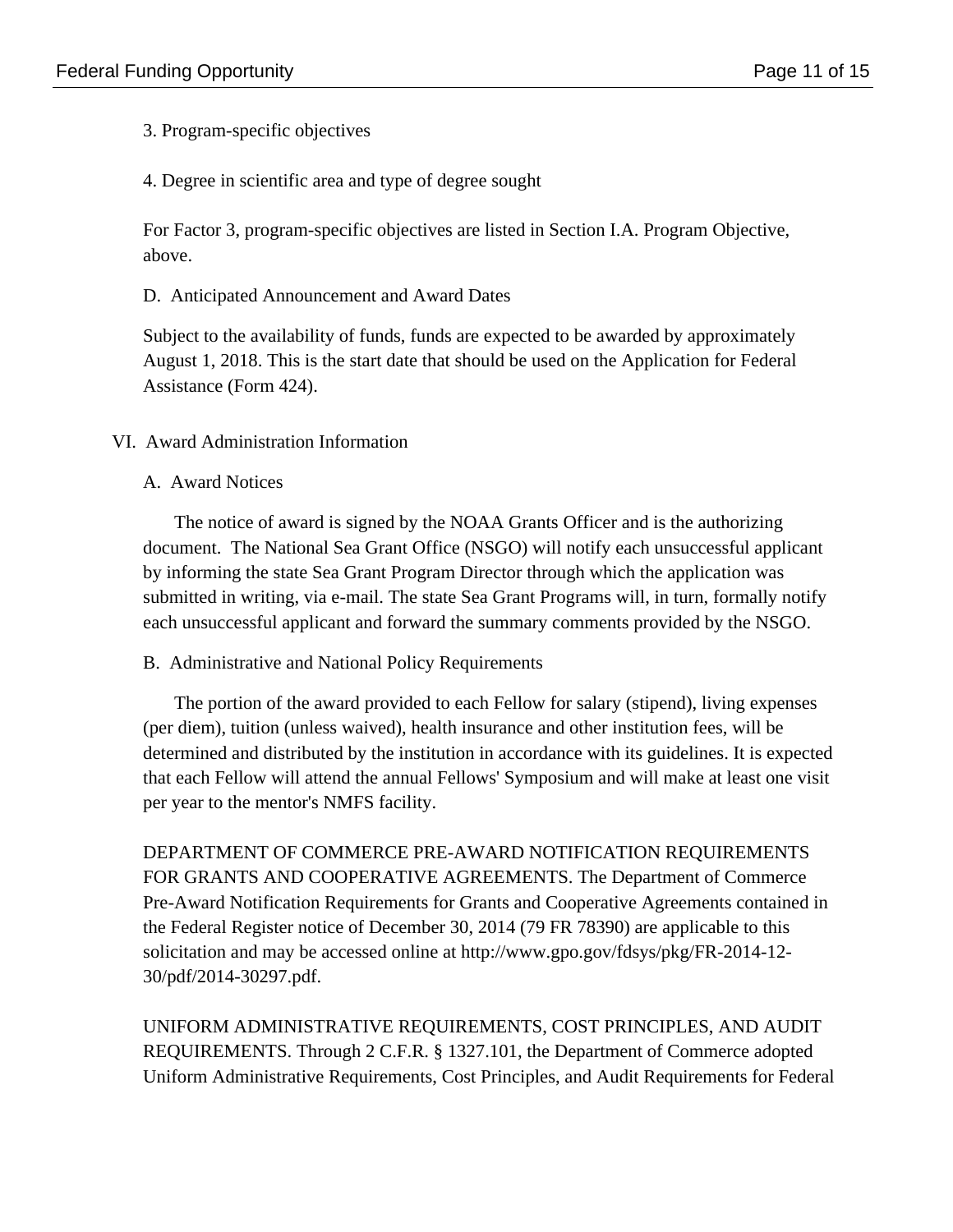Awards at 2 C.F.R. Part 200, which apply to awards in this program. Refer to http://go.usa.gov/SBYh and http://go.usa.gov/SBg4.

DOC TERMS AND CONDITIONS. Successful applicants who accept a NOAA award under this solicitation will be bound by Department of Commerce Financial Assistance Standard Terms and Conditions. This document will be provided in the award package in NOAA's Grants Online system at http://www.ago.noaa.gov and at http://go.usa.gov/hKbj.

LIMITATION OF LIABILITY. Funding for programs listed in this notice is contingent upon the availability of appropriations. Applicants are hereby given notice that funds may not have been appropriated yet for the programs listed in this notice. In no event will NOAA or the Department of Commerce be responsible for proposal preparation costs. Publication of this announcement does not oblige NOAA to award any specific project or to obligate any available funds.

UNPAID OR DELINQUENT TAX LIABILITY. Certifications Regarding Federal Felony and Federal Criminal Tax Convictions, Unpaid Federal Tax Assessments and Delinquent Federal Tax Returns. In accordance with Federal appropriations law, an authorized representative of the selected applicant(s) may be required to provide certain pre-award certifications regarding federal felony and federal criminal tax convictions, unpaid federal tax assessments, and delinquent federal tax returns.

NATIONAL ENVIRONMENTAL POLICY ACT (NEPA). NOAA must analyze the potential environmental impacts, as required by the National Environmental Policy Act (NEPA), for applicant projects or proposals which are seeking NOAA federal funding opportunities. Detailed information on NOAA compliance with NEPA can be found at the following NOAA NEPA website: http://www.nepa.noaa.gov/, including our NOAA Administrative Order 216-6 for NEPA, http://www.nepa.noaa.gov/NAO216\_6.pdf, and the Council on Environmental Quality implementation regulations, http://energy.gov/sites/prod/files/NEPA-40CFR1500\_1508.pdf. Consequently, as part of an applicant's package, and under their description of their program activities, applicants are required to provide detailed information on the activities to be conducted, locations, sites, species and habitat to be affected, possible construction activities, and any environmental concerns that may exist (e.g., the use and disposal of hazardous or toxic chemicals, introduction of non- indigenous species, impacts to endangered and threatened species, aquaculture projects, and impacts to coral reef systems). In addition to providing specific information that will serve as the basis for any required impact analyses, applicants may also be requested to assist NOAA in drafting an environmental assessment, if NOAA determines an assessment is required. Applicants will also be required to cooperate with NOAA in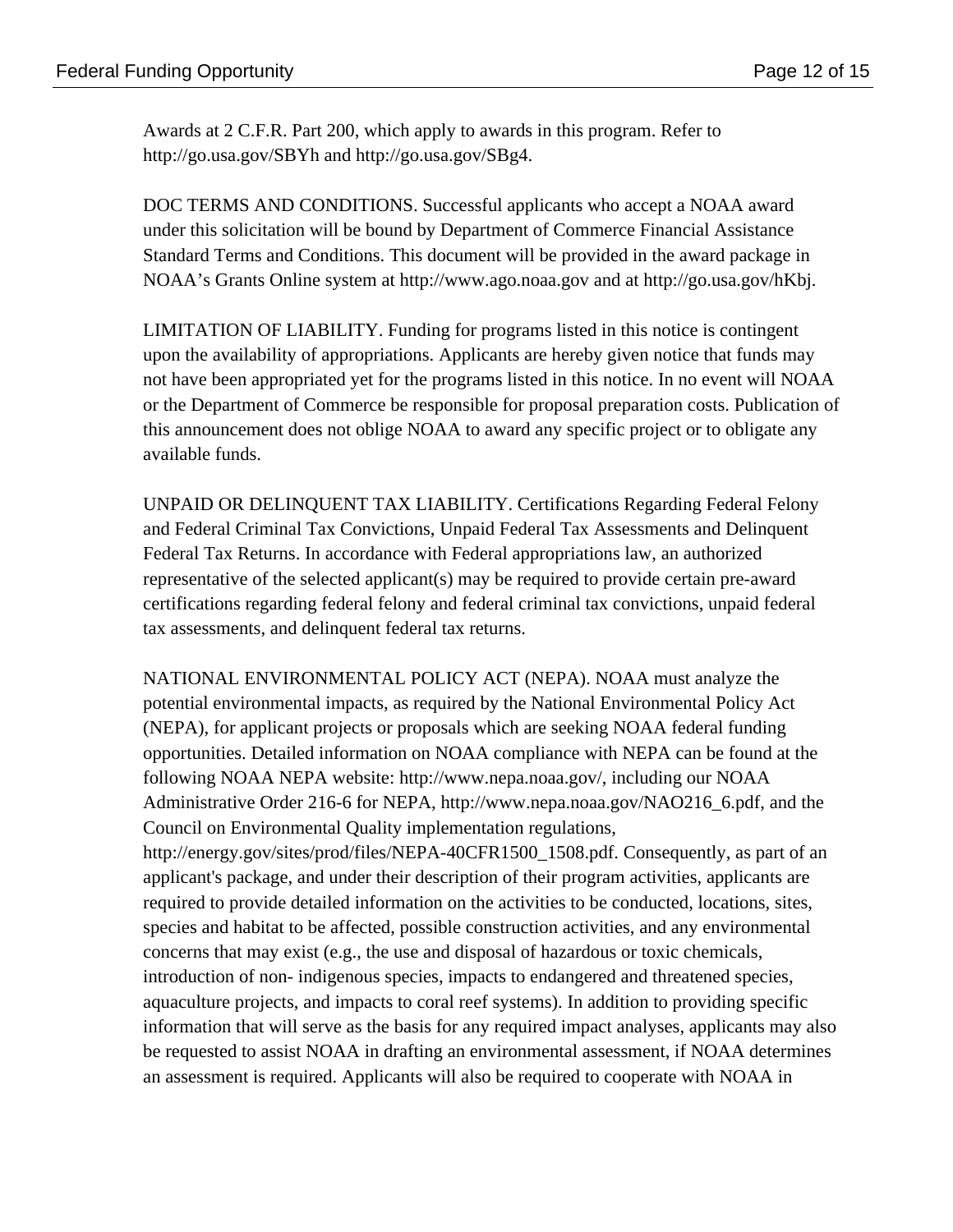identifying feasible measures to reduce or avoid any identified adverse environmental impacts of their proposal. Failure to do so shall be grounds for not selecting an application. In some cases if additional information is required after an application is selected, funds can be withheld by the Grants Officer under a special award condition requiring the recipient to submit additional environmental compliance information sufficient to enable NOAA to make an assessment on any impacts that a project may have on the environment.

REVIEW OF RISK. After applications are proposed for funding by the Selecting Official, the Grants Office will perform administrative reviews, including an assessment of risk posed by the applicant under 2 C.F.R. 200.205. These may include assessments of the financial stability of an applicant and the quality of the applicant's management systems, history of performance, and the applicant's ability to effectively implement statutory, regulatory, or other requirements imposed on non-Federal entities. Special conditions that address any risks determined to exist may be applied. Applicants may submit comments to the Federal Awardee Performance and Integrity Information System (FAPIIS) about any information included in the system about their organization for consideration by the awarding agency.

### DATA SHARING PLAN.

1. Environmental data and information collected or created under NOAA grants or cooperative agreements must be made discoverable by and accessible to the general public, in a timely fashion (typically within two years), free of charge or at no more than the cost of reproduction, unless an exemption is granted by the NOAA Program. Data should be available in at least one machine-readable format, preferably a widely-used or open-standard format, and should also be accompanied by machine-readable documentation (metadata), preferably based on widely used or international standards.

2. Proposals submitted in response to this Announcement must include a Data Management Plan of up to two pages describing how these requirements will be satisfied. The Data Management Plan should be aligned with the Data Management Guidance provided by NOAA in the Announcement. The contents of the Data Management Plan (or absence thereof), and past performance regarding such plans, will be considered as part of proposal review. A typical plan should include descriptions of the types of environmental data and information expected to be created during the course of the project; the tentative date by which data will be shared; the standards to be used for data/metadata format and content; methods for providing data access; approximate total volume of data to be collected; and prior experience in making such data accessible. The costs of data preparation, accessibility, or archiving may be included in the proposal budget unless otherwise stated in the Guidance. Accepted submission of data to the NOAA National Centers for Environmental Information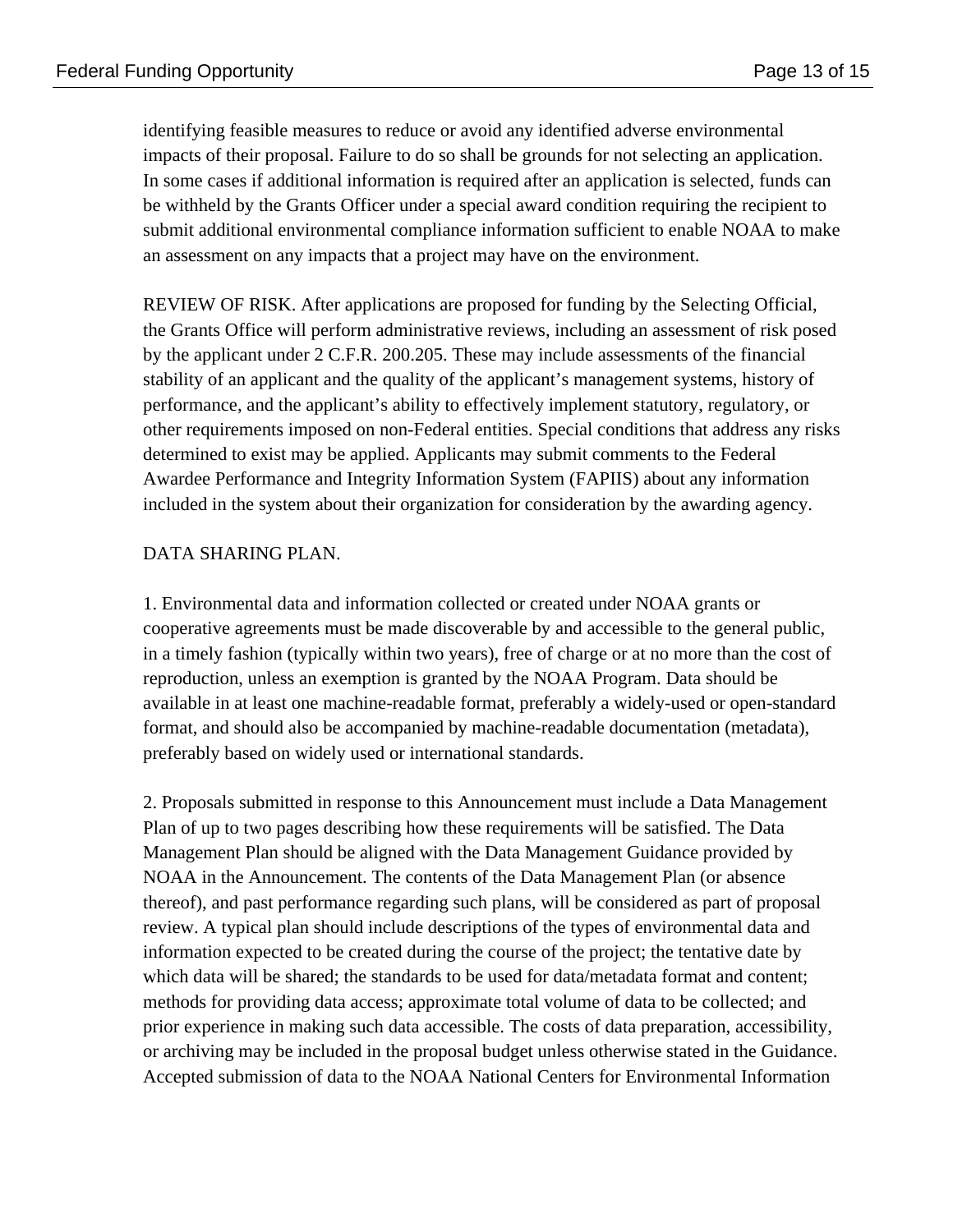(NCEI) is one way to satisfy data sharing requirements; however, NCEI is not obligated to accept all submissions and may charge a fee, particularly for large or unusual datasets.

3. NOAA may, at its own discretion, make publicly visible the Data Management Plan from funded proposals, or use information from the Data Management Plan to produce a formal metadata record and include that metadata in a Catalog to indicate the pending availability of new data.

4. Proposal submitters are hereby advised that the final pre-publication manuscripts of scholarly articles produced entirely or primarily with NOAA funding will be required to be submitted to NOAA Institutional Repository after acceptance, and no later than upon publication. Such manuscripts shall be made publicly available by NOAA one year after publication by the journal.

MINORITY SERVING INSTITUTIONS - The Department of Commerce/National Oceanic and Atmospheric Administration (DOC/NOAA) is strongly committed to increasing the participation of Minority Serving Institutions (MSIs), i.e., Historically Black Colleges and Universities, Hispanic-serving institutions, Tribal colleges and universities, Alaskan Native and Native Hawaiian institutions, and institutions that work in underserved communities.

FREEDOM OF INFORMATION ACT (FOIA) - In the event that an application contains information or data that you do not want disclosed prior to award for purposes other than the evaluation of the application, mark each page containing such information or data with the words "Privileged, Confidential, Commercial, or Financial Information - Limited Use" at the top of the page to assist NOAA in making disclosure determinations. DOC regulations implementing the Freedom of Information Act (FOIA), 5 U.S.C 552, are found at 15 C.F.R. Part 4, which sets forth rules for DOC to make requested materials, information, and records publicly available under FOIA. The contents of funded applications may be subject to requests for release under the FOIA. Based on the information provided by the applicant, the confidentiality of the content of funded applications will be maintained to the maximum extent permitted by law.

### C. Reporting

Financial reports are submitted semi-annually via Grants Online. Performance progress reports should follow program guidelines and are submitted annually via Grants Online. Fellows will be expected to present a review of the progress on their research during the annual Fellows' Symposium.

The Federal Funding Accountability and Transparency Act, 31 U.S.C. 6101 note, includes a